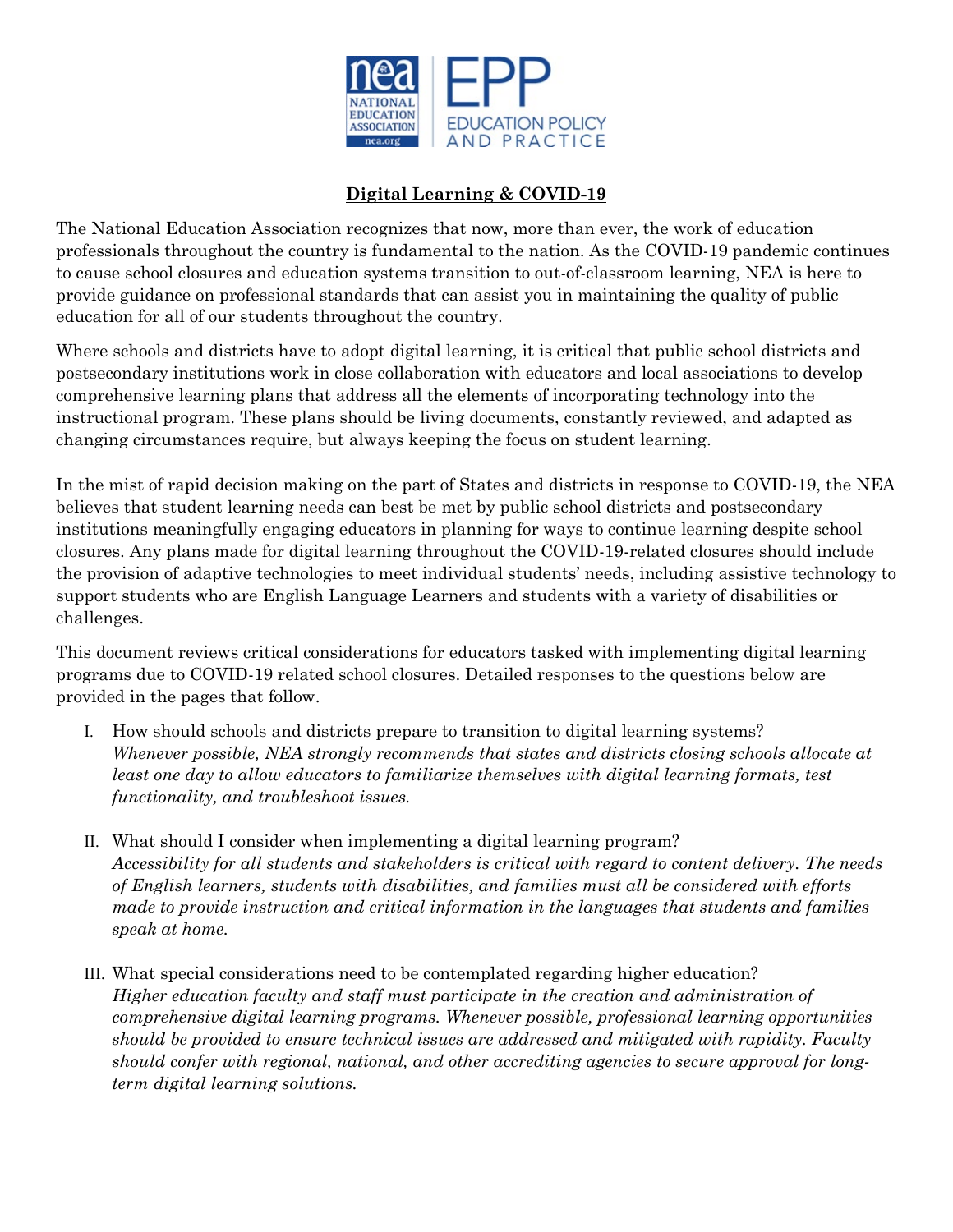IV. Regarding student data privacy, what are some guidelines I should consider when receiving personally identifiable information?

*The Family Educational Rights and Privacy Act dictates the kinds of information that educational agencies and institutions can collect, maintain, and disclose with permission. Safeguarding personal data of students and educators must be a top priority and data privacy must be of paramount concern. Educators should not publicize identifiable information of students and should take care to comply with FERPA in addition to state and district policies.*

V. What resources are available to me?

*The United States Department of Education is maintaining a site, [COVID-19 Information and](https://www.ed.gov/coronavirus)  [Resources for Schools and School Personnel,](https://www.ed.gov/coronavirus) where the latest glance and information is being disseminated for schools. NEA assembled a list of additional resources below.*

# **(I) How should schools and districts prepare to transition to digital learning systems?**

The NEA strongly recommends that all districts transitioning to digital learning models take a day in advance of school closures to help educators prepare for the abrupt shift to digital learning formats; and to troubleshoot issues and test functionality of the online platform in order to identify and ameliorate any issues with online content delivery and publication of critical information to educators, students, and families.

Digital learning is consistent with face-to-face courses, in that, teachers must set forth clear expectations for students, activities and assessments should account for different learning styles, and latest best practices should be implemented. Any online courses should also be offered equitably and should not be contingent upon technological resources available at a student's home.

# **(II) What should I consider when implementing a digital learning program?**

As the COVID-19 coronavirus continues to spread, [schools around the globe are shifting to digital](https://www.iste.org/explore/Empowered-Learner/Online-learning-helps-schools-overcome-distance%2C-weather%2C-even-war) [learning](https://www.iste.org/explore/Empowered-Learner/Online-learning-helps-schools-overcome-distance%2C-weather%2C-even-war) in an effort to slow the spread of the disease. [The International Society for Technology in](https://www.iste.org/explore/10-strategies-online-learning-during-coronavirus-outbreak)  Education (ISTE) [strongly recommends that all schools have a digital learning plan and tools in place](https://www.iste.org/explore/10-strategies-online-learning-during-coronavirus-outbreak) to enable a quick pivot to digital learning if needed.

## **1. Ensure digital equity & design independent learning**

Equity is an important obstacle to consider in preparing for digital learning. Not all students and their families have sufficient internet access at home, and consideration or alternative arrangements may need to be made. Ensure that your plan considers both family access to technology and Wi-Fi and capacity for families to be involved in the digital learning process.

## **2. Communicate daily schedules & set clear expectations with students and families**

Consistent and clear communication between administrators, staff, parents, and students is crucial throughout digital learning. Ensure that frequently asked questions have answers so that everyone is on the same page, and be prepared to provide extra support so that students know when to be online and everyone involved knows how to ask for help.

## **3. Provide robust learning & choose the right tools and stick with them**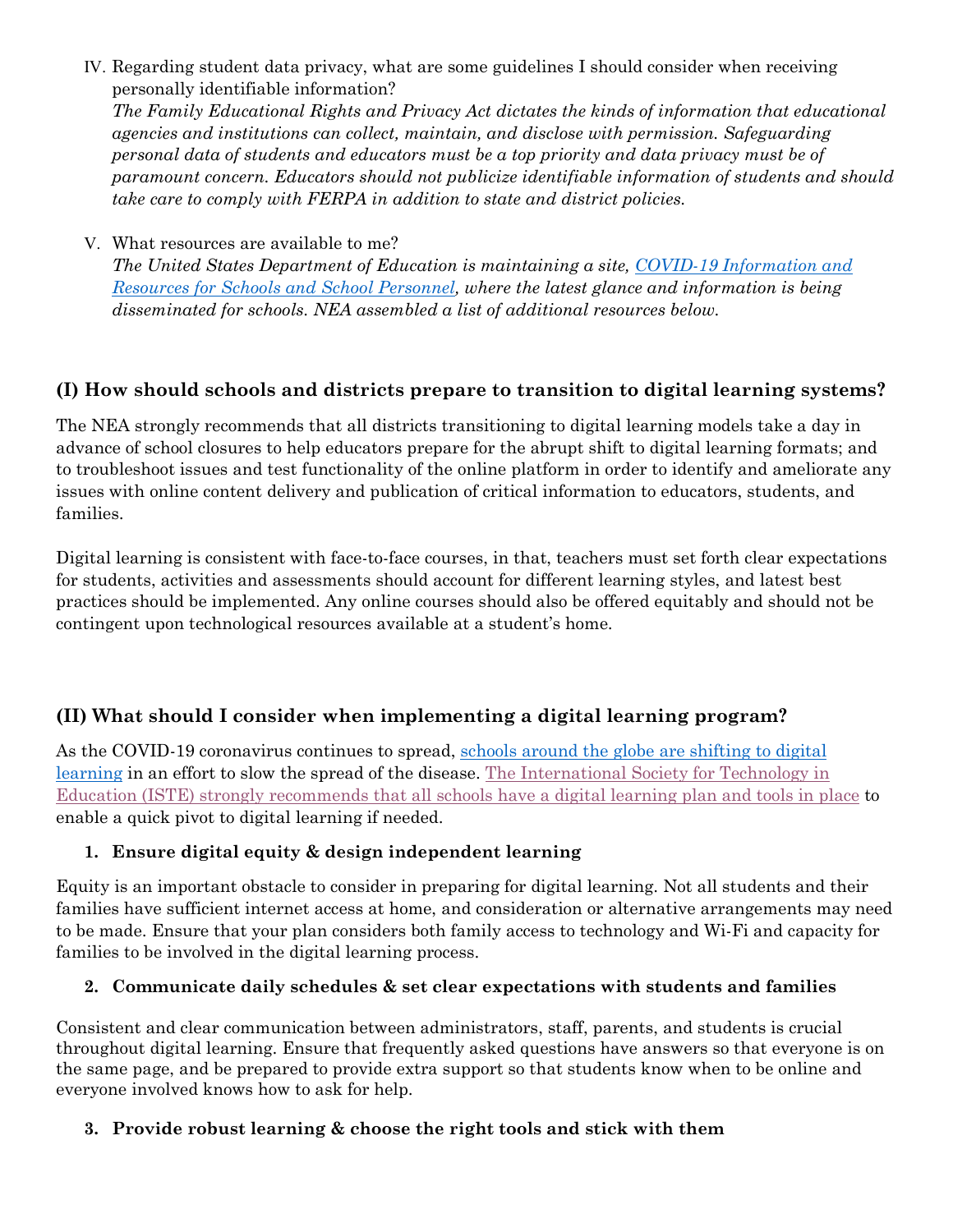ISTE recommends various key principles to guide digital learning that is both engaging and beneficial to student learning when face-to-face instruction is not an option. Those principles include breaking learning into small chunks, be clear about online expectations and participation, providing prompt and frequent feedback to students using online knowledge checks and comments, and being sure to include virtual meetings, live chats, and video tutorials as much as possible. There are a variety of free apps and digital resources available to ensure that students are engaged as best as possible; however, it is also recommended that rather than try to use all tools available, to instead limit the number the tools so that families and students are not overwhelmed.

## **4. Address the emotional toll**

It is important for educators to check in with students and colleagues, especially those who are less comfortable with digital tools and digital learning. Additionally, though there us a convenience to work from home, it can be challenging to keep to a regular schedule. Some things that can help include taking regular breaks, making time to exercise and move, keeping a regular sleep schedule, limiting distractions when possible such as social media, setting daily goals, and being sure to take time to socialize and decompress.

# **(III) What special considerations need to be contemplated regarding higher education?**

Though digital learning and digital education have long been components of the higher education landscape, there are still many unique challenges that HEI faculty, staff, and students face. Below is a list of special digital learning considerations for higher education practitioners.

- 1. HEI faculty and staff need their institutions' faculty senates, administrations, trustees, and other governance and shared governance groups to meet and create comprehensive plans that determine how they will ensure that quality learning continues whenever a campus has ceased normal operations during the COVID-19 pandemic and others natural disasters and acts of God
- 2. HEIs need to ensure that they provide quality training for faculty to learn how to navigate online platforms, such as Blackboard and Canvas, and other technologies so that they are equipped to use all available technologies to drive student learning
- 3. HEIs need access to digital learning supports when faculty encounter technical issues delivering online, digital, and other digital learning instruction
- 4. HEIs need to plan for considerations that some faculty, staff and students may not have personal and individual access to technology such as personal computers, laptop computers, tablets, and other devices that can be used for digital instruction and digital learning; institutions must be able to provide access to these technologies when they are needed
- 5. HEIs must confer with regional, national, and other accrediting agencies to receive approval for temporary and long-term digital learning solutions when normal campus operations cease due to natural disasters and acts of God, such as COVID-19, to ensure that students are protected against their programs and classes not being recognized as meeting minimum standards for graduation, transfer, and federal financial aid, and other areas related to accreditation
- 6. Online courses at HEIs should be offered equitably and should not be contingent upon technological resources available to students
- 7. Digital learning at HEIs must be consistent with face-to-face instruction and faculty must set forth clear expectations for students; additionally, activities and assessments should account for different learning styles and consider accommodations for students with disabilities and other learning varied needs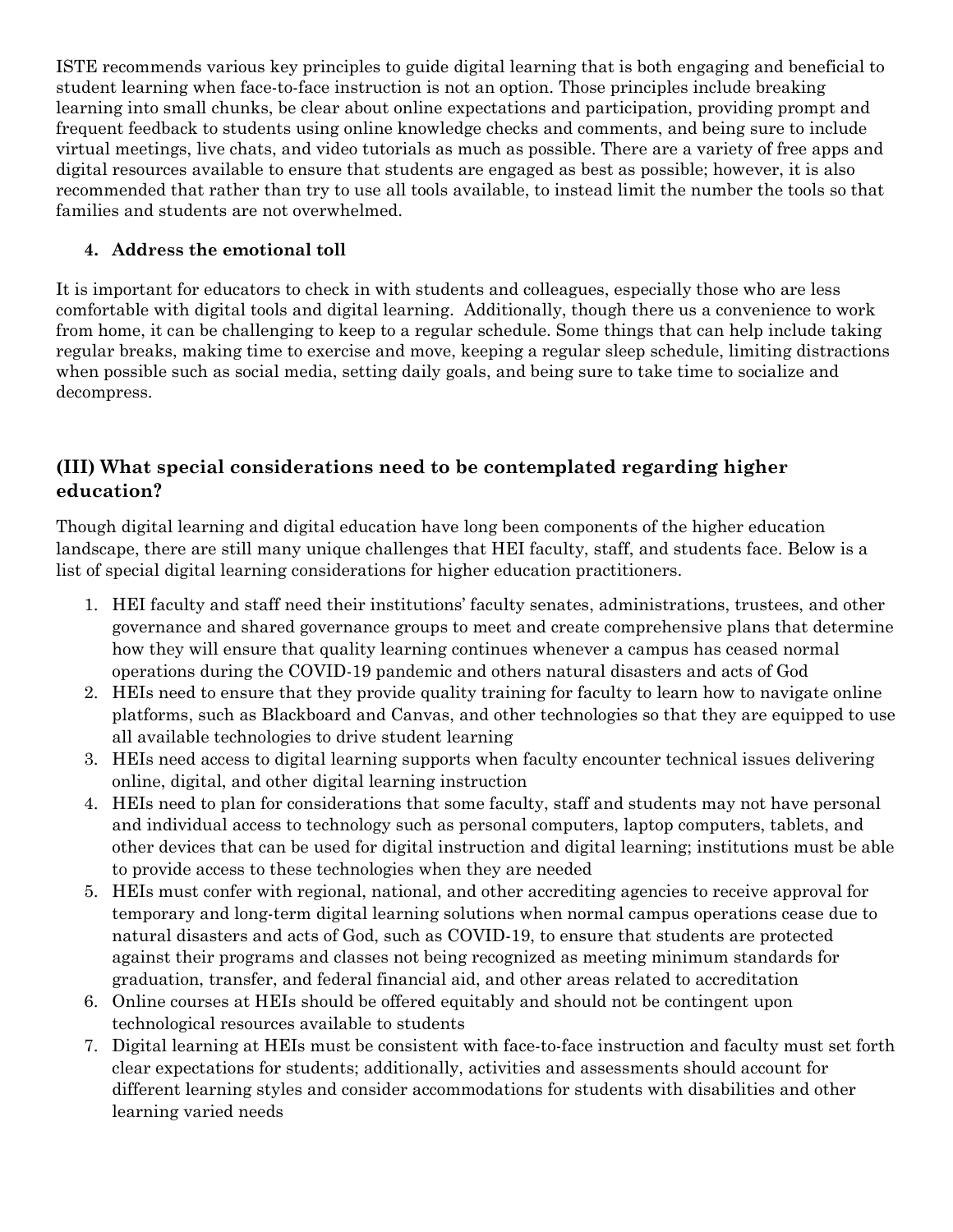# **(IV) Regarding student data privacy, what are some guidelines I should consider when receiving personally identifiable information?**

Safeguarding personal data of students and educators must be a top priority and data privacy must be of paramount concern. Educators must be informed about the Family Educational Rights and Privacy Act (FERPA) and student data privacy laws, regulations, and policies. FERPA prohibits educational agencies and institutions from disclosing personally identifiable information ("PII") from students' education record without the prior consent of a parent or eligible student, with a few specific exceptions.

The Student Privacy Policy Office ("SPPO") published [guidance](https://studentprivacy.ed.gov/sites/default/files/resource_document/file/FERPA%20and%20Coronavirus%20Frequently%20Asked%20Questions.pdfhttps:/studentprivacy.ed.gov/sites/default/files/resource_document/file/FERPA%20and%20Coronavirus%20Frequently%20Asked%20Questions.pdf) on March 12, 2020 to assist school officials working with public health officials in managing public health issues related to COVID-19. At this time, protecting student privacy in the context of COVID-19 brings up unique issues pertaining to student health and education records.

The following is a summary of the guidance provided by SPPO that educators should keep in mind when managing communications to students and families in cases where digital learning has been adopted due to school closures:

- 1. Parents and eligible students must provide consent before an educational agency (i.e. district) or institution (i.e. school) discloses PII from education records. The consent must specify the record that may be disclosed, state the purpose of the disclosure, and identify the party or class of parties to whom disclosure may be made. SPPO provided a [model consent form](https://studentprivacy.ed.gov/sites/default/files/resource_document/file/FERPA%20and%20Coronavirus%20Frequently%20Asked%20Questions_0.pdf?utm_content=&utm_medium=email&utm_name=&utm_source=govdelivery&utm_term=) that can be used in situation where prior written consent is needed.
- 2. FERPA permits educational agencies and institutions to disclose, without prior written consent, PII from student educational records to appropriate parties in connection with an emergency, if knowledge of that information is necessary to protect the health or safety of a student or other individuals. Typically, individual educators should not be placed in a situation where they are responsible for disseminating such information. Law enforcement officials, public health officials, trained medical staff, and parents are appropriate parties for making such disclosures. If you are asked to share information that you believe is not properly shareable, be sure to contact your school or district administrators.
- 3. FERPA does not permit nonconsensual disclosure, even in the event of a health or safety emergency, to the media. Educators who are apprised of a student's illness due to COVID-19 should not disclose or alert any such information to the media, as they are not "appropriate parties" under FERPA's health or safety emergency exception.
- 4. SPPO advised that educational agencies should not identify a particular student, educator, or school official as having COVID-19 to parents or family members of other students in the school. Nothing in FERPA prevents schools from telling parents and students that a specific teacher or other school official has COVID-19 because FERPA applies to students' education records, not records on school officials. However, there may be State laws that apply in these situations. Educators should be deliberate in not sending out or sharing information pertaining to the identity of an individual who is infected and determined to have COVID-19.
- 5. In rare situations where general notice is insufficient, school officials may determine it is appropriate to disclose identifiable information of a student with COVID-19 in order to alert the education community of the need to take precautions and appropriate protective actions due to exposure to the virus. It is generally not within the province of individual educators to make such determinations. Please defer to the case-by-case determinations of school officials and do not independently disclose the identity of sick individuals.
- 6. School officials with questions can contact the Department of Education's Student Privacy Policy Office with questions about FERPA by email at  $FERPA@ed.gov$  or phone at (202) 260-3887.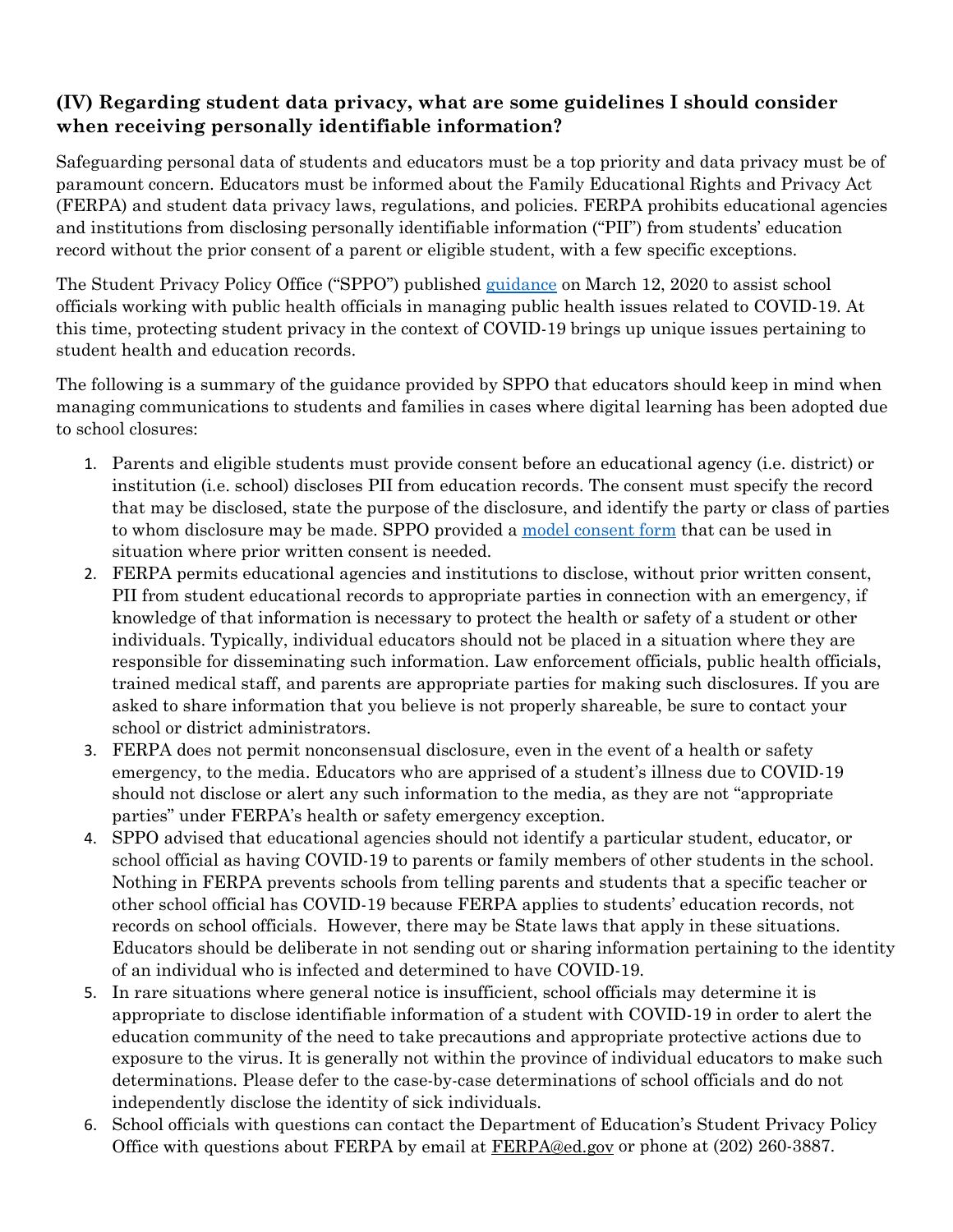# **(V) What resources are available to me?**

## **Tools & Resources**

### [Free Tools for Schools Dealing with Corona](https://docs.google.com/document/d/1BQJEQczyMOkG_80RBT2ouROB3ISUe93Yc2jloWvnJXM/edit)

*This Google Doc has compiled companies that have announced enhanced or free services to schools as they deal with COVID-19-related closures.*

#### [COVID-19 Resource List](https://docs.google.com/spreadsheets/d/1oq8r4jbwvZ_Qq0QljgvfzP4l67ga0C87gw3KktcRaNY/edit#gid=1452778611)

*The National Network of State Teachers of the Year created this Google Sheet, which encompasses online resources, relevant strategies and articles, considerations for educators, and a list of what conversations are looking like in schools and districts across the country.*

#### [Common Sense Education EdTech Tools](https://www.commonsense.org/education/search?contentType=reviews)

*This robust library of more than 3,500 tools encompasses all P-12 grade levels and a variety of subject areas.*

#### [Top 25 Learning Tools for When School is Closed](https://www.techlearning.com/news/top-25-learning-tools-for-when-school-is-closed)

*Tech & Learning compiled their list of sites, platforms, and online resources that support remote learning when school is closed.*

#### [105 Tools for Distance Learning & Strategies for Student Engagement](https://www.albert.io/blog/tools-for-distance-learning/)

*The Albert team provides a comprehensive list of helpful learning tools, information on common benefits and drawbacks of remote learning, and a few strategies for keeping students engaged while remote.* 

## [Tech Against Coronavirus](https://techagainstcoronavirus.com/edu/)

*This list encompasses a wide variety of software solutions to maintain collaboration and work remotely with your team.*

[Education Companies Offering Free Subscriptions Due to School Closings](https://docs.google.com/spreadsheets/d/1NUKLZN7hGSu1Hzm70kfzBKs-lsSELaEMggS60Bi2O2I/htmlview?usp=sharing&fbclid=IwAR1OkAUGDsUUuXT7UZCmLG5jMCSoN-VCod14s1pMkUSJhwjvSW3nx_yeDX0&sle=true&pru=AAABcPgYxUM*6j7VZTAY1F1w10uPUKw_sA) *This spreadsheet includes more than 100 education companies offering free services to educators during the COVID-19 outbreak.*

## [Navigating Uncertain Times: How Schools Can Cope with Coronavirus](https://www.edsurge.com/research/guides/navigating-uncertain-times-how-schools-can-cope-with-coronavirus)

*ISTE and EdSurge published this set of tools – including articles, podcasts, webinars, and community resources – for helping schools navigate the difficulty of dealing with coronavirus.*

## **Webinars**

## [Distance Learning with PBS LearningMedia Webinar](https://www.eventbrite.com/e/distance-learning-with-pbs-learningmedia-tickets-99418944740?fbclid=IwAR3JjiUUQ3dBCxZ_ACIaf1rcafv1RGarfz7Ekv-ZmfGKI1TRkrLMPwbRd6U)

## **Wednesday, March 18 – 7:00pm EST (1 Hour)**

*Hosted by PBS Education, this webinar will help educators of children of all ages as they plan for a variety of scenarios in response to the coronavirus health crisis by focusing on skills, tips, and techniques educators can apply to prepare for successful digital learning.*

#### [Understanding the Impact of Coronavirus on K-12 Education](https://events.edsurge.com/webinars/understanding-the-impact-of-coronavirus-on-k-12-education/?_ga=2.78622992.581074732.1584107827-1745519950.1584107827)

# **Fridays – Starting March 13 – 2:00 EST (1 Hour)**

*This webinar series, hosted by ISTE and EdSurge, will focus on how K-12 schools are coping with*